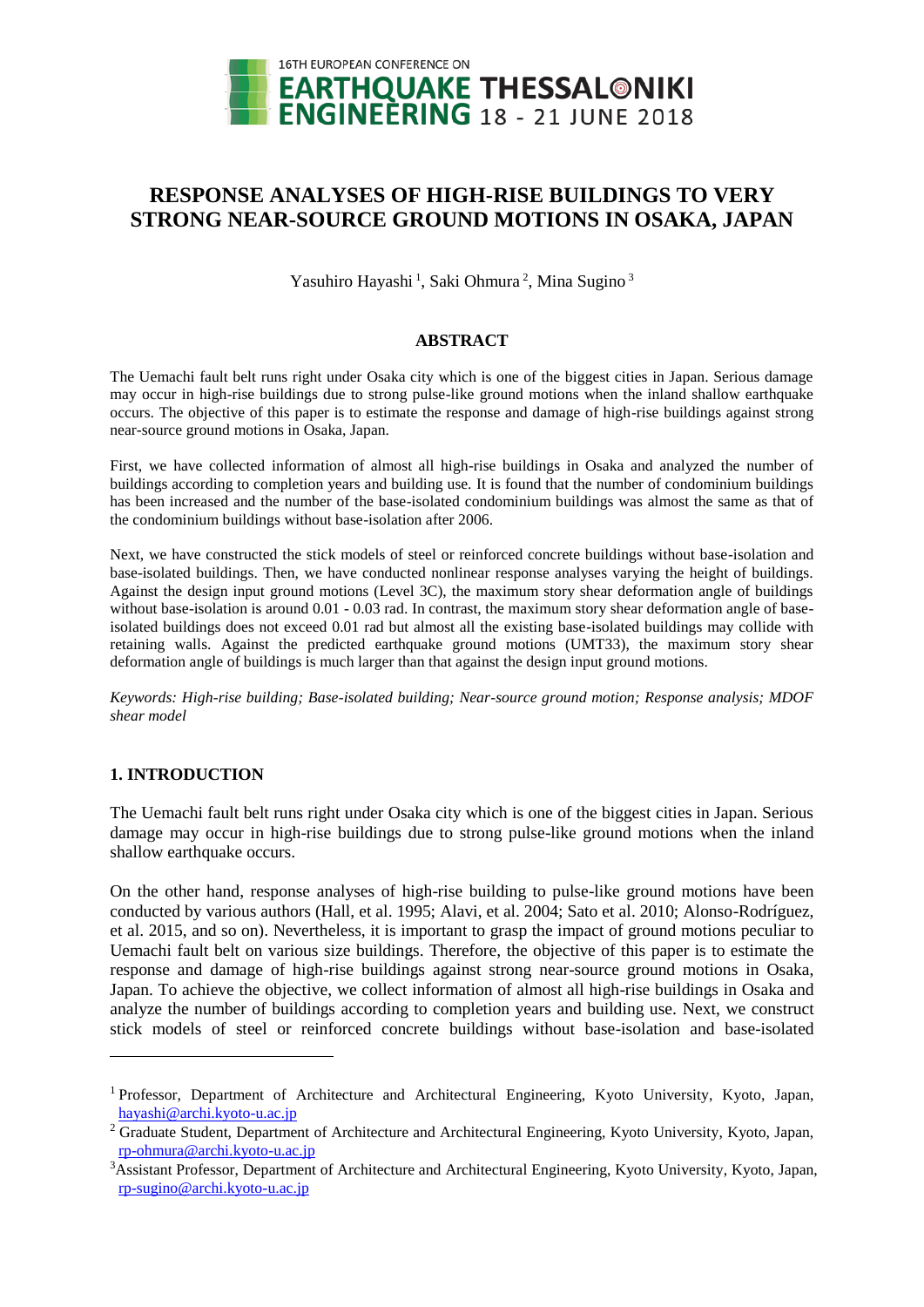buildings. Then, we conduct nonlinear response analyses varying the height of buildings. As input waves, we choose design input ground motions for the Uemachi fault belt earthquake in Osaka determined by industry-academia research group in Osaka. For comparison, earthquake ground motions for the Uemachi fault belt earthquake predicted by the municipal government and prefectural government of Osaka and typical observed near-fault ground motions are also used as input motions.

### **2. HIGH-RISE BUILDINGS IN OSAKA**

In order to understand the influence of results of response analysis in Section 5, we develop the database of almost all high-rise buildings whose height is more than about 50m in Osaka and analyzed the number of buildings according to completion years and building use. The information of the buildings is collected based on websites of lists of high-rise buildings, websites of real estate, 3D view of Google earth and published structural design documents. Most of office buildings are steel structure and condominium buildings are RC structure.

Figure 1 (a) shows the transition of the number of buildings by building use. Before 1995, many office buildings were constructed, but after 1995 the number of office buildings have been decreased. On the other hand, condominium buildings began to be constructed in the first half of the 1980s and tended to increase until about 2010. Although it is somewhat declining after 2010, there still remains a large proportion of condominium buildings in the high-rise buildings. In addition, the total number of office buildings and condominium buildings amounts to 392 buildings, accounting for over 80%.

Figure 1 (b) shows the transition of the number of condominium buildings. In the Figure, we distinguish between buildings without base-isolation and base-isolated building. Base-isolated buildings have been completed since 2001. The number of base-isolated buildings completed after 2006 is almost the same as that of buildings without base-isolation.



Figure 1. Transition of the number of super high-rise buildings

#### **3. INPUT MOTIONS**

As input motions for response analyses, we use design input ground motions and predicted earthquake ground motions for the Uemachi fault belt earthquake. For comparison, typical observed near-fault ground motions are also used.

Table 1 shows the list of input motions we use in this study. Figure 2 shows the velocity waveform. Figure 3 shows the pseudo-velocity response spectra ( $pS<sub>v</sub>$  spectra). Figure 4 shows the displacement response spectra ( $S_d$  spectra). Damping ratio *h* of  $pS_v$  and  $S_d$  spectra is *h*=0.05. The response spectrum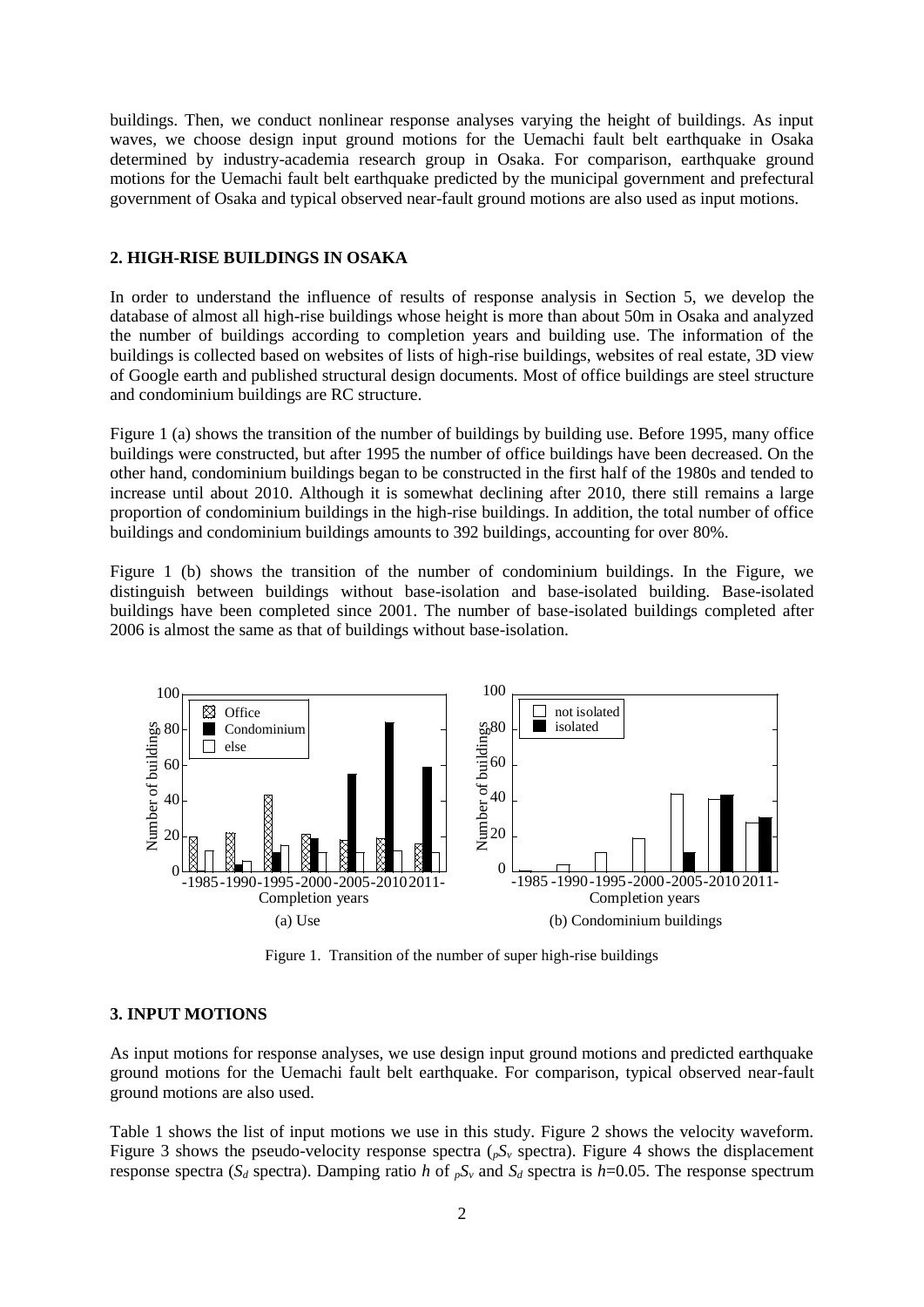of the seismic load prescribed by the notification of the Building Standard Law in Japan (BSL) are also shown in Figures 3 and 4. In this study, we define *pulse period* as the period when the  $nS_v$ spectrum is the peak value (Suzuki, et al. 2010). Figure 5 shows the zone division of the design input ground motions for the Uemachi fault belt earthquake in Osaka, which is explained below.

# *3.1 Design input ground motions*

Structural-design engineers in Osaka have established an industry-government-academia research group to develop the design input ground motions to high-rise buildings for the earthquake due to the Uemachi fault belt (DAISHINKEN 2015). The design input ground motions are determined from the predicted ground motions for 35 scenario earthquakes simulated by the stochastic Green's functions method (Osaka Prefectural Government 2007). The predicted ground motions are calculated by municipal government and prefectural government of Osaka for the planning of countermeasures against earthquake disaster. The amplitude of  $pS<sub>v</sub>$  of the design input ground motions is approximately 1.2 to 1.8 times of the seismic load prescribed by the notification of BSL.

The research group provides three levels of the ground motions; Level 3A, 3B and 3C. Level 3C is the strongest among the three levels. Moreover, the research group also provide two types of the ground motions; Flat type (type F) and Pulse type (type P). The design input ground motions differ according to zones as shown in Figure 5. The zone is divided based on the amplification characteristics of the ground, the distance from the Uemachi fault and so on. Fault lines of the Uemachi fault identified by Nakata et al. (2002) are shown as thick dotted line in Figure 5. The black circles in Figure 5 indicate the location of the high-rise buildings in Osaka city whose structural design documents are briefly published.

In this study, we use both type F and type P ground motions of Level 3C at A3 zone where a lot of high-rise buildings stand as shown in Figure 5. The PGV of 3C (type F) and 3C (type P) are about 120 cm/s and 150 cm/s, respectively, as shown in Figure 2 (a). The pulse period of 3C (type P) is clearly found at about 3 - 5 seconds, although that of 3C (type F) is not clear as shown in Figure 3 (a). The maximum values of the *S<sup>d</sup>* spectra of Level 3C ground motions are more than 100 cm as shown in Figure 4 (a).

# *3.2 Predicted ground motions*

The predict ground motions are calculated using a hybrid simulation technique using the stochastic Green's functions method and three-dimensional finite difference method. Among 35 scenario earthquakes mentioned above, the most serious scenario UMT33 is selected in order to estimate the maximum damage or loss in Osaka city. The rupture initiation point of the scenario UMT33 is the northern part of Osaka city that affects the severest to the buildings in the center of Osaka city. The ground motions which has the largest PGV during the scenario UMT33 earthquake are selected for input motions. The PGV of the input motion is about 360 cm/s as shown in Figure 2 (a). Pulse period is about 3-4 seconds and the peak of the  $pS_v$  spectrum exceeds more than 1000 cm/s as shown in Figure 3 (a). The peak values of  $S_d$  spectrum are more than 650 cm as shown in Figure 4 (a).

# *3.3 Observed ground motions*

We use three observed ground motions of which the pulse periods differ each other. First, TAK is the NS component of the records at Takatori station during the 1995 Hyogo-ken Nambu, Kobe, earthquake by Railway Technical Research Institute. Second, NIS is the EW component of the records at Nishihara village office in Kumamoto prefecture during the 2016 Kumamoto earthquake (main shock) by Kumamoto prefectural government. Third, TCU068 is the EW component of the records at TCU068 station during the 1999 Chi-Chi earthquake by Central Weather Bureau (Taiwan). The PGV of TAK, NIS, and TSU068 are about 130 cm/s, 240 cm/s and 200 cm/s, respectively, as shown in Figure 2 (b). Figure 3 (b) indicates that TAK has two pulse periods around 1-2 seconds, NIS has two pulse periods of about 0.8 and 3 seconds and TCU068 has one pulse period which is about 9 seconds.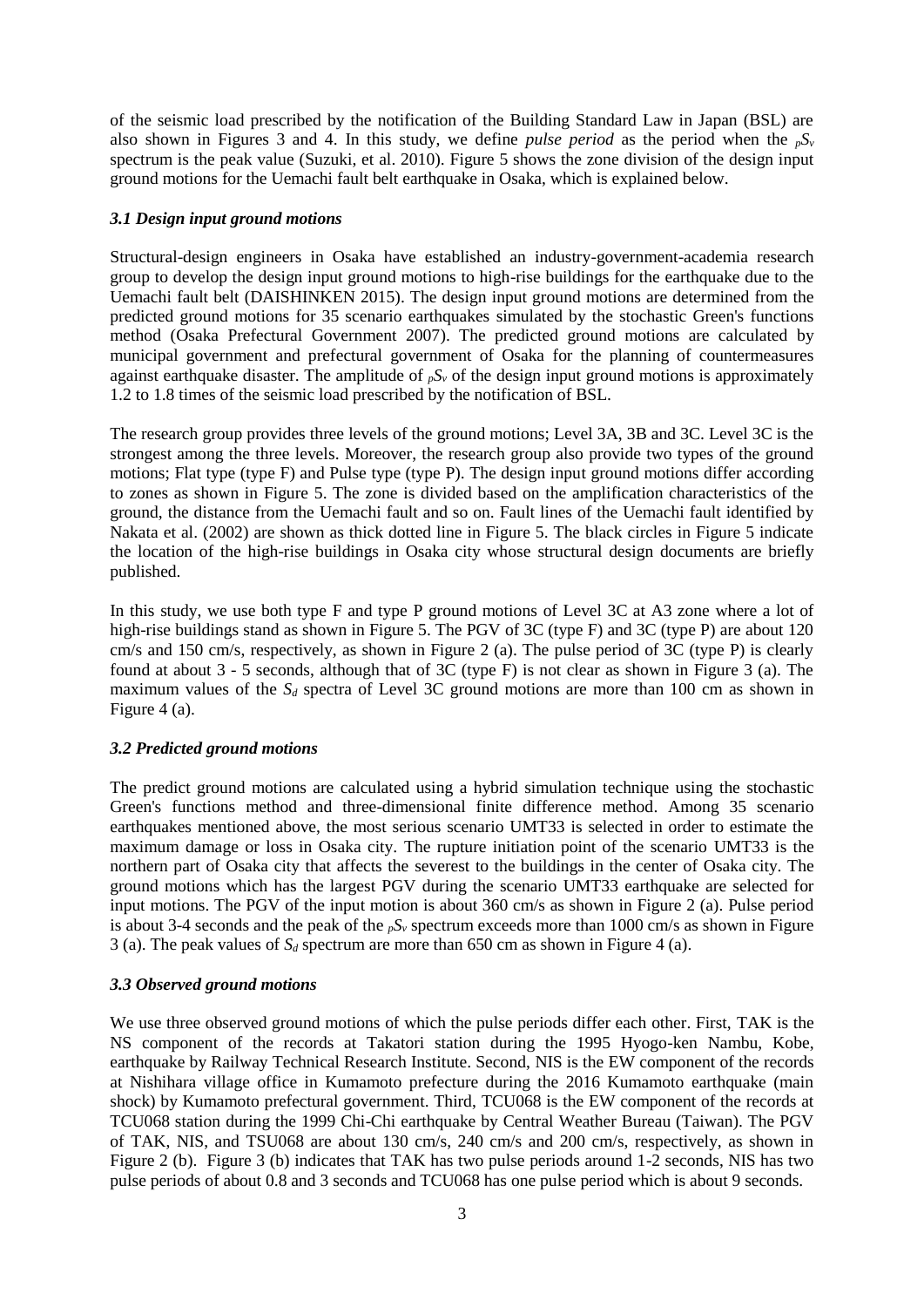| Name          | Use         | Site<br>Earthquake        |                               |
|---------------|-------------|---------------------------|-------------------------------|
| $3C$ (Type P) |             |                           |                               |
| $3C$ (Type F) | Design wave | Uemachi fault             | Zone A3 (see Figure 5)        |
| <b>UMT33</b>  | Predicted   |                           | Site where PGV is the largest |
| <b>TAK</b>    |             | 1995 Kobe EQ. (Japan)     | Takatori station              |
| <b>NIS</b>    | Observed    | 2016 Kumamoto EQ. (Japan) | Nishihara town office         |
| <b>TCU068</b> |             | 1999 Chi-Chi EQ. (Taiwan) | TCU068 station                |

Table 1. List of input motions



(a) Design input ground motions of zone A3 and predicted ground motion UMT33



(b) Observed near fault ground motions

Figure 2. Input ground motions



Figure 3. Pseudo-velocity response spectra (*h*=0.05)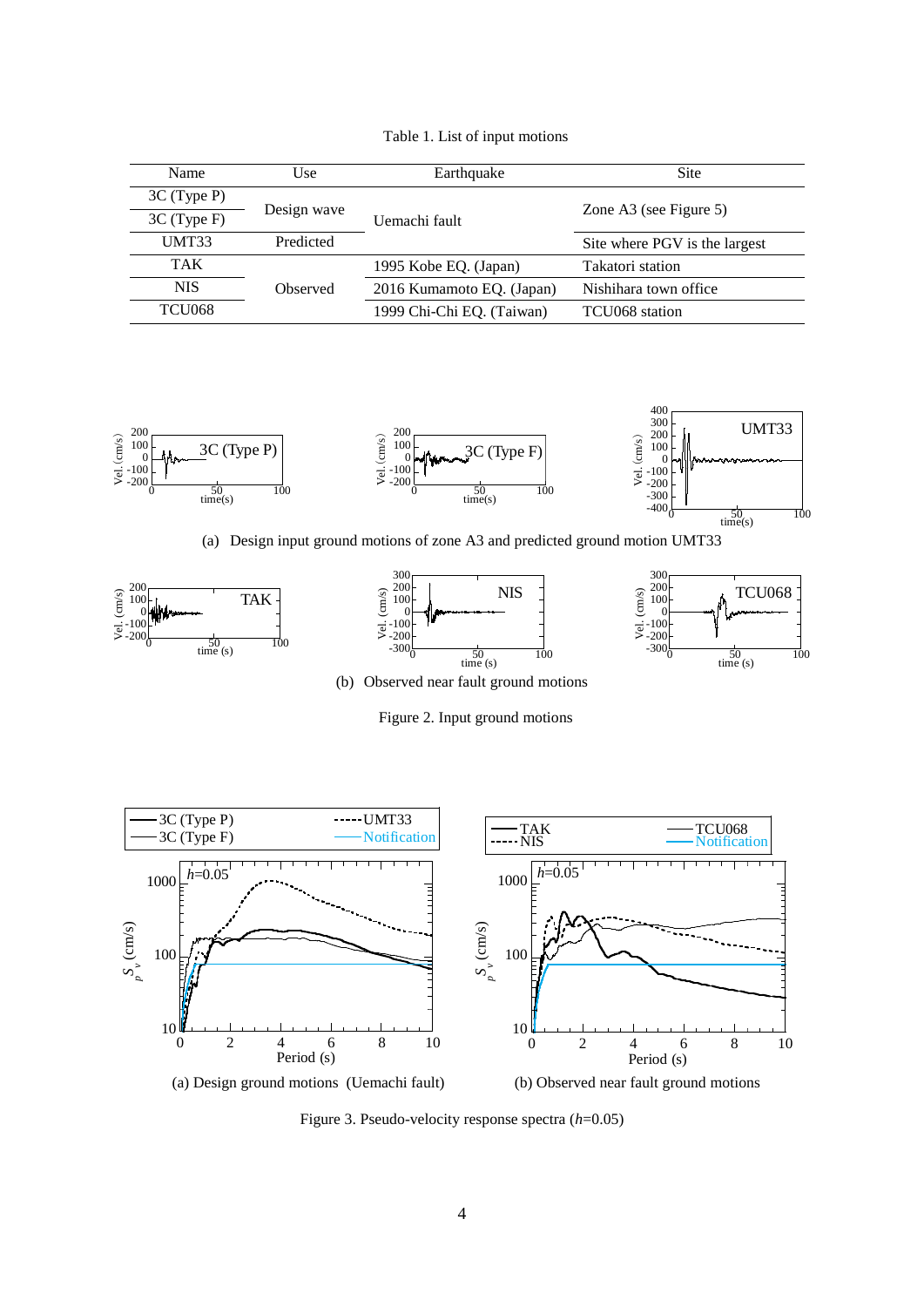

Figure 4. Displacement response spectra (*h*=0.05)



Figure 5. Zone division of the design input ground motions for the Uemachi fault belt earthquake in Osaka

# **4. BUILDING MODEL FOR RESPONSE ANALYSES**

The stick models (MDOF shear models) are used for nonlinear response analyses for simplicity. In this section, we construct the models of which height *H* is selected as analysis variable. The parameters used in our model are shown in Table 2.

## *4.1 Buildings without base-isolation*

We explain the models of steel buildings and reinforced concrete (RC) buildings without baseisolation. In our model, we change the height *H* every 12 m; the steel buildings are changed from 48 m to 300 m and the RC buildings are changed from 48 to 204 m. Fundamental natural period  $T_1$  of the buildings is given by Equation 1.

$$
T_1 = \gamma H
$$

(1)

where  $\gamma$  is 0.025 for steel buildings and 0.02 for RC buildings as shown in Figure 6. In Figure 6, the relationship between the height and fundamental natural period of response analysis model of buildings, which are found in published structural design documents, are found also shown as dots.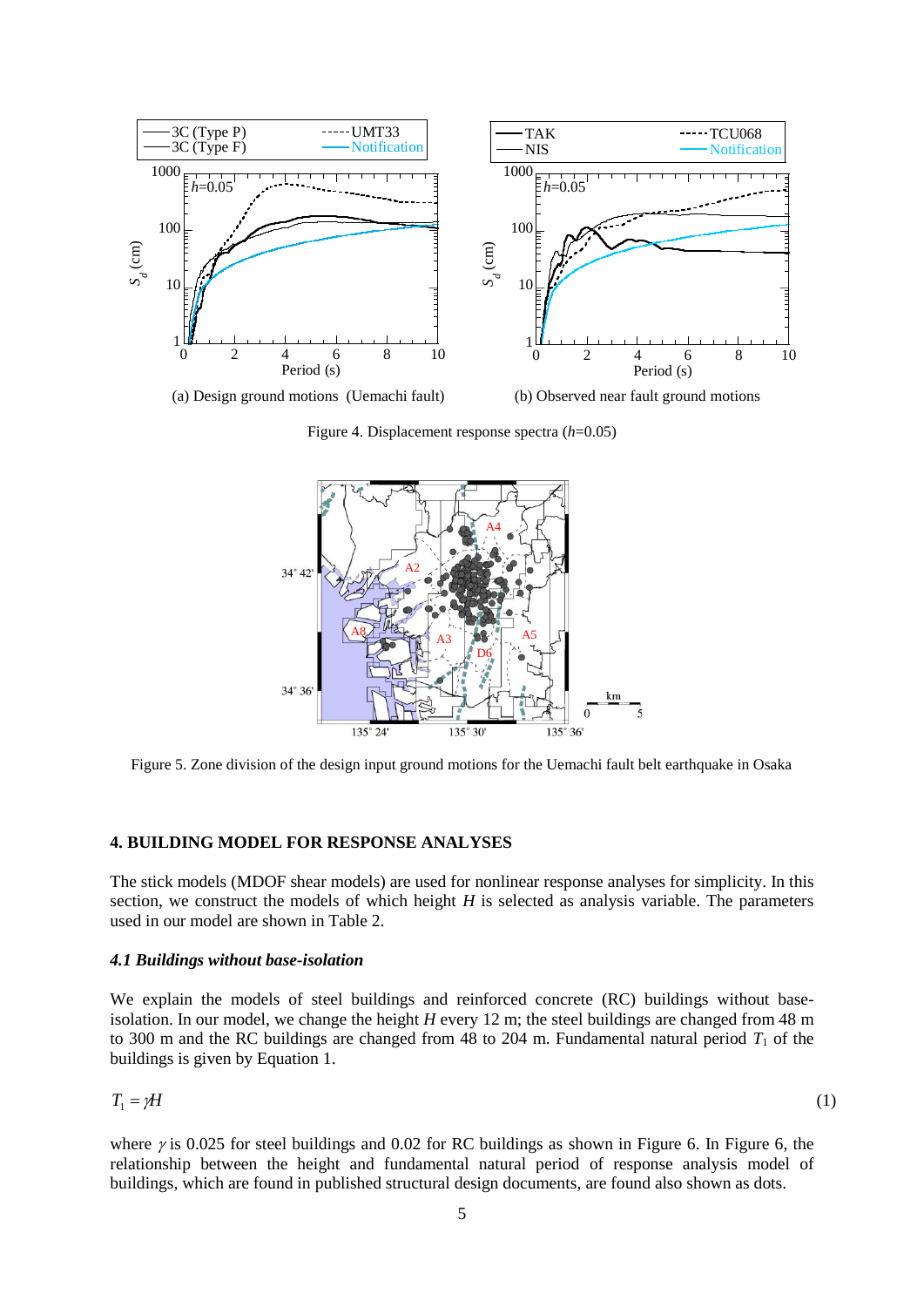The design base shear coefficient  $C_B$  is given by Equation 2.

$$
C_B = C_0 R_t \tag{2}
$$

where  $R_t$  is the vibration characteristic coefficient and the value of the soil profile type 2 (medium soil) of BSL is used as  $R_t$  in this study. The  $C_0$  of steel buildings is 0.3 and RC buildings is 0.2.

The stiffness distribution is linear and the stiffness ratio of the first story to highest story is three to one. The floor weight and story height of each model is constant according as structural type as shown in Table 2. From the fundamental natural period  $T_1$  and the stiffness distribution, the initial stiffness  $K_1$ at the first story is calculated.

The restoring force characteristics of the first story is as shown in Figure 8. Normal tri-linear restoring force characteristics are used for steel buildings, and degrading tri-linear type are used for RC buildings. Note that the shape of the restoring force characteristics is determined based on Mayahara et al. (2005) and Akita et al. (2014). The deformation angle  $R_1$  and  $R_2$  in Figure 8 are calculated from the design base shear coefficient  $C_B$ , the initial stiffness  $K_1$  and the weight of the model. The restoring force characteristics of the other stories are proportional to that of the first story. The damping type is tangent stiffness-proportional damping and the damping ratio is shown in Table 2.

#### *4.2 Base-isolated buildings*

The superstructures of base-isolated buildings are modeled the same way as the RC buildings without base-isolation mentioned above. We assume at Equation 1 that  $T_1$  is the fundamental natural period when the isolator is fixed and  $H$  is the height of the superstructure as shown in Figure 7 (a). In Figure 7, buildings, whose structural design documents are published briefly, are also shown as black circles.

In order to develop models for two types of superstructures which is RC frame and RC frame with shear walls, we use two types of the restoring force characteristics of the model as shown in Figure 8.

Next, we explain about the model of the isolator. The stiffness of the isolator  $k_e$  is linear and given by Equation 3 and 4.

$$
T_e = 0.025H + 3\tag{3}
$$

$$
k_e = M \left( 2\pi / T_e \right)^2 \tag{4}
$$

where *M* is the total mass of a building. The  $T_e$  is the equivalent fundamental natural period for the deformation of the isolator when level 2 ground motion of BSL is input. Note that the mass of the isolator is twice that of each story of the superstructure. Equation 3 is determined from Figure 7 (b) which describes the relationship between  $T_e$  and *H*. The type of damping is viscous damping and the damping factor  $c_e$  is given by Equation 5.

$$
c_e = 2h_e \sqrt{Mk_e} \tag{5}
$$

where  $h_e$  is the damping ratio and  $h_e$ =0.2 in this study.

Figure 9 shows the range of isolator movement of the base-isolated buildings in Osaka city of which published structural design documents are found. It turns out that many of the rage of isolator movement are distributed over the range of 60 to 90 cm.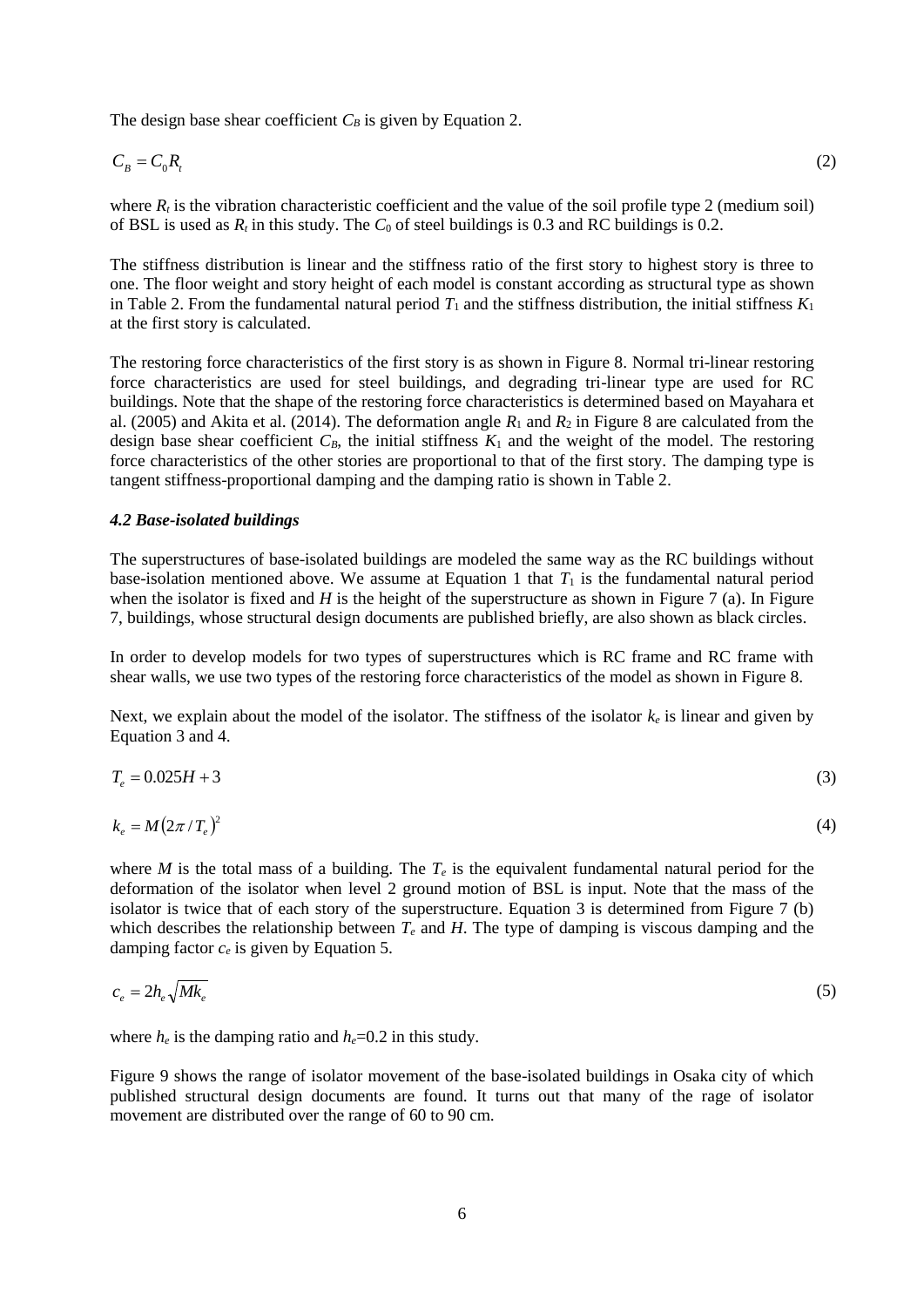Table 2. Parameters used in the building models

|                                  | Steel            | RC, Base-isolated |
|----------------------------------|------------------|-------------------|
|                                  | 0.025            | 0.02              |
| $C_0$                            | 0.3              | 0.2               |
| Floor height (m)                 |                  |                   |
| Height $H(m)$                    | $48 - 300$       | $48 - 204$        |
| Weight per unit area $(kN/m2)$   | $0.8 \times 9.8$ | 9.8               |
| Plane area of each floor $(m^2)$ |                  | 900               |
| Damping ratio                    | 0.02             | 0.03              |



Figure 6. Fundamental natural period except for base isolated buildings



Figure 7. Fundamental natural period of base isolated buildings



Figure 8. Restoring force characteristics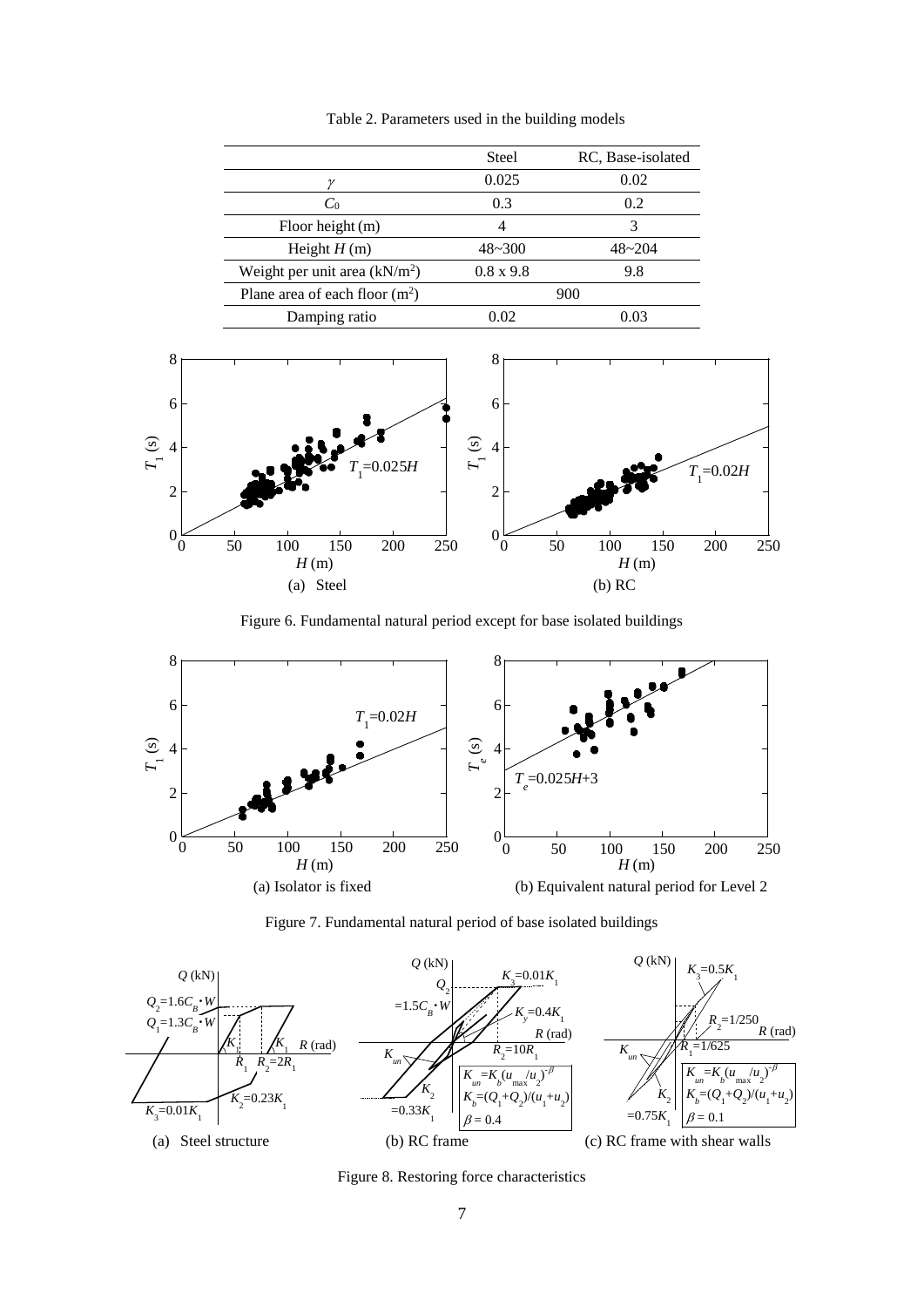

Figure 9. Range of isolator movement of base isolated buildings

#### **5. RESULTS OF ANALYSES**

In this section, we describe the results of nonlinear response analyses varying the height *H* of buildings. The  $R_{\text{max}}$  is calculated from the maximum story deformation angle among all stories of the building and is associated with the damage of superstructures. The  $D_{\text{max}}$  is the maximum deformation of the isolator and is associated with the collision of the buildings with the retaining walls. Collision occurs in all base-isolated buildings because the range of the isolator movement of almost buildings in Osaka city is smaller than 100 cm as shown in Figure 9. Figures 10 - 15 show the result of the analyses.

Figure 10 shows that  $R_{\text{max}}$  of the buildings without base-isolation against the design input ground motions (Type P and F of Level 3C) and the predicted ground motion (UMT33). The maximum story deformation angle  $R_{\text{max}}$  of both the steel and RC buildings against both 3C (type P) and 3C (type F) is around 0.01 - 0.03 rad. The *R*max against 3C (type P) is larger than that against 3C (type F) when the height *H* is higher than about 100 m. The *R*<sub>max</sub> against 3C (type P) is about 0.03 rad when *H* is around 100 - 150 m and *R*max decreases according to *H* increases when *H* is higher than 150 m. The *R*max against UMT33 is much larger than that against the design input ground motions and severe although  $R_{\text{max}}$  decreases according to *H* increases. Figures 11 and 12 show  $R_{\text{max}}$  and  $D_{\text{max}}$  of the base-isolation buildings, respectively, against 3C (type P), 3C (type F) and UMT33. The  $D_{\text{max}}$  of RC frame is smaller than that of RC frame with shear walls although  $R_{\text{max}}$  of RC frame is larger than that of RC frame with shear walls. Especially in RC frame with shear walls,  $D_{\text{max}}$  against both 3C (type P) and 3C (type F) is very large and is nearly 100 cm although *R*max is smaller than 0.01 rad. Against UMT33, not only *D*max but also  $R_{\text{max}}$  is very large that  $R_{\text{max}}$  far exceeds 0.01 rad.



Figure 10. *R*<sub>max</sub> of buildings without base-isolation (design input ground motions and predicted ground motion)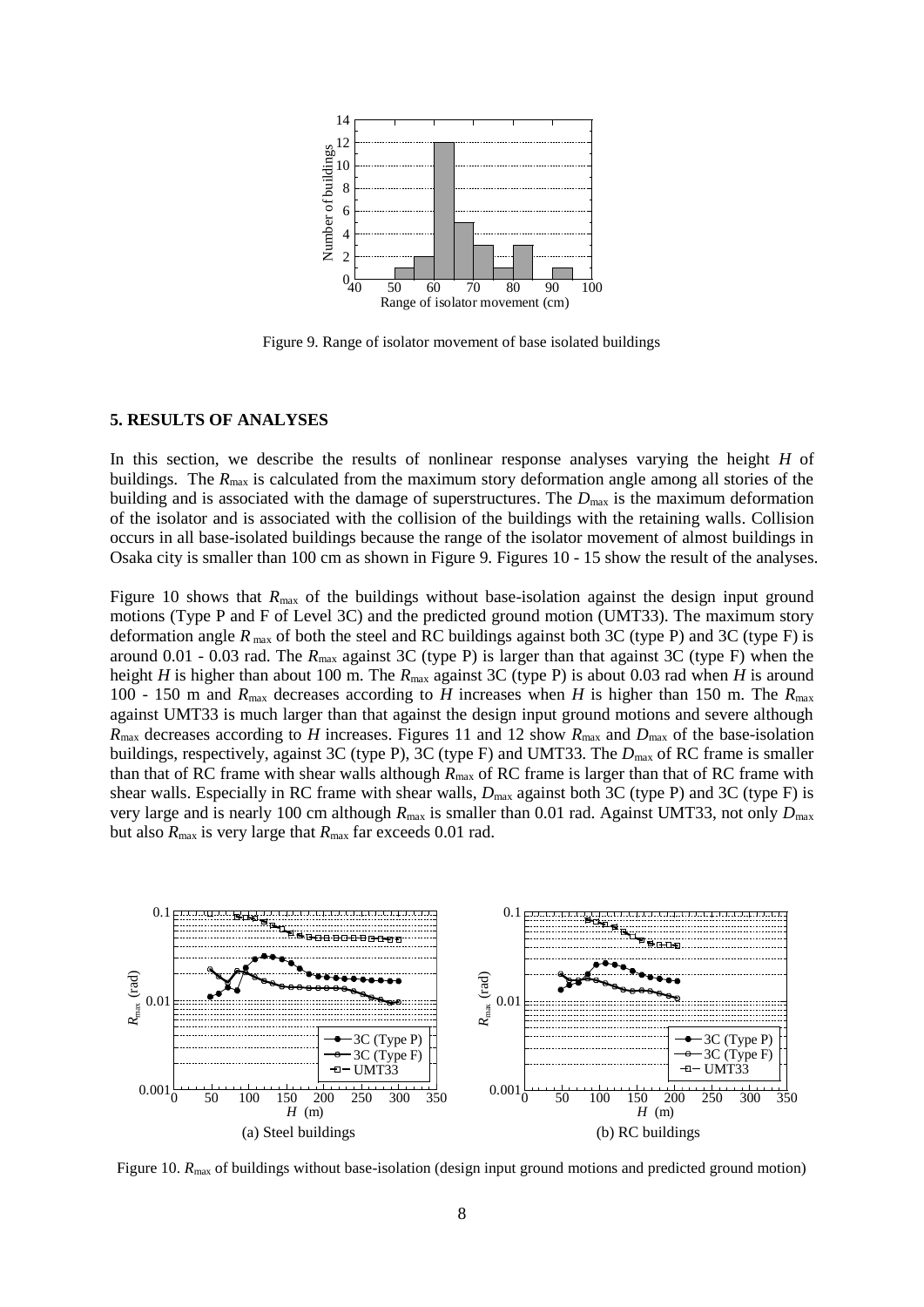

Figure 11.  $R_{\text{max}}$  of base-isolated buildings (design input ground motions and predicted ground motion)



Figure 12.  $D_{\text{max}}$  of base-isolated buildings (design input ground motions and predicted ground motion)

Figure 13 shows the *R*<sub>max</sub> of the buildings without base-isolation against the observed ground motions. Tendency of the relationship between  $R_{\text{max}}$  and *H* does not change by structural type. As shown in Figure 13 (a),  $R_{\text{max}}$  is decreasing with the increase in *H* against TAK which has pulse periods around 1-2 seconds. On the contrary, *R*max is the maximum when *H* is around 100 - 150 m against NIS and *R*max is the maximum when *H* is more than 150 m against TCU068. The result indicates that *H* at which *R*max is the largest increase with the pulse periods of pulse-like ground motions.

Figure 14 shows  $R_{\text{max}}$  and Figure 15 shows  $D_{\text{max}}$  of the base-isolation buildings against the observed ground motions. Both  $R_{\text{max}}$  and  $D_{\text{max}}$  of both RC frame and RC frame with shear walls is the largest against TCU068. The result is assumed to be related to Figures 3 and 4 that *pS<sup>v</sup>* and *S<sup>d</sup>* spectra are the largest among the three ground motion more than 4 seconds.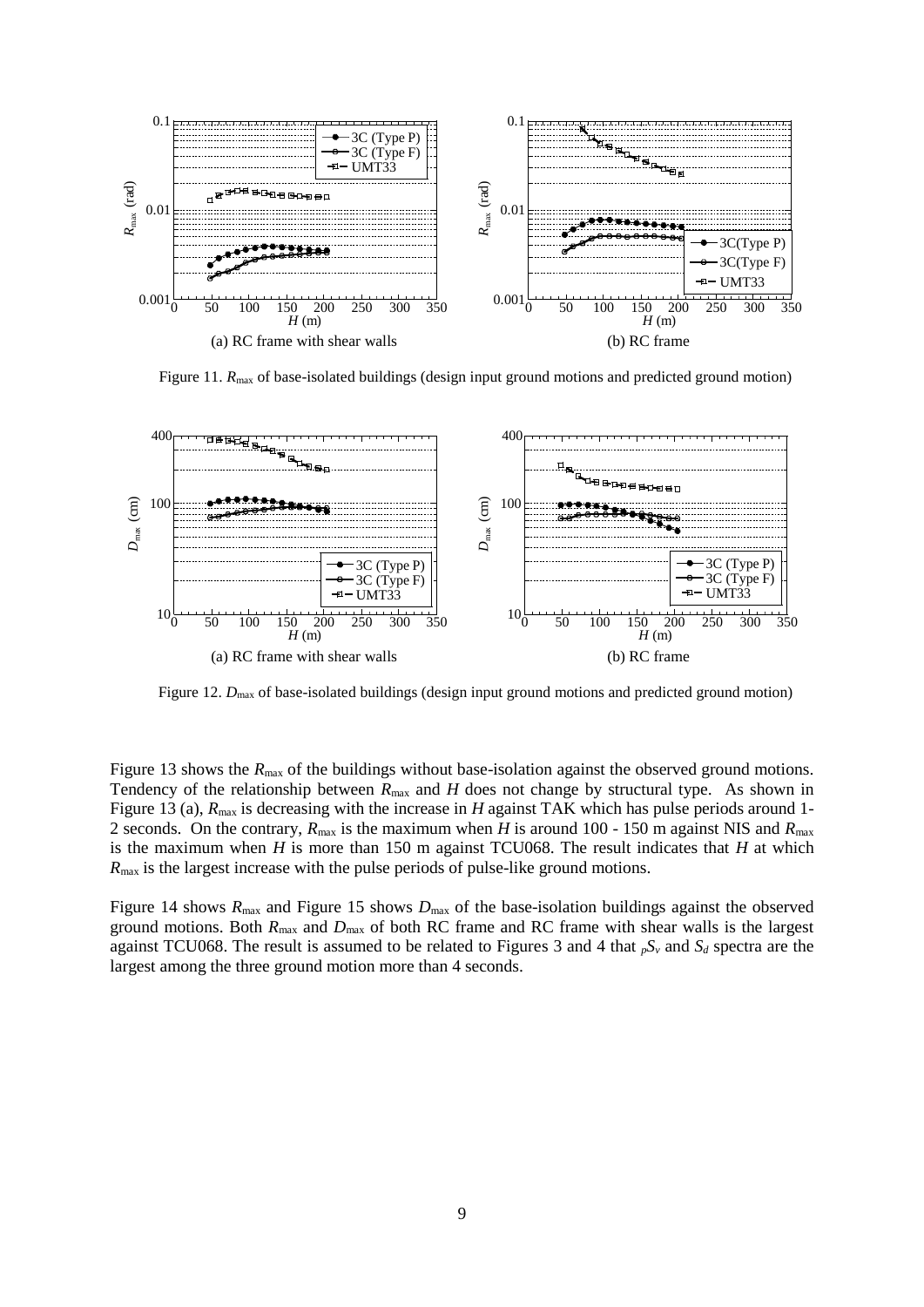

Figure 13. Variation in  $R_{\text{max}}$  of buildings without base-isolation (observed ground motions)



Figure 14.  $R_{\text{max}}$  of base-isolated buildings (observed ground motions)



Figure 15.  $D_{\text{max}}$  of base-isolated buildings (observed ground motions)

#### **6. CONCLUSIONS**

The objective of this paper is to estimate the response and damage of high-rise buildings against strong near-source ground motions in Osaka, Japan. To achieve the objective, we have collected information of almost all high-rise buildings in Osaka and analyzed the number of buildings according to completion years and building use. Moreover, we have constructed stick models of steel or reinforced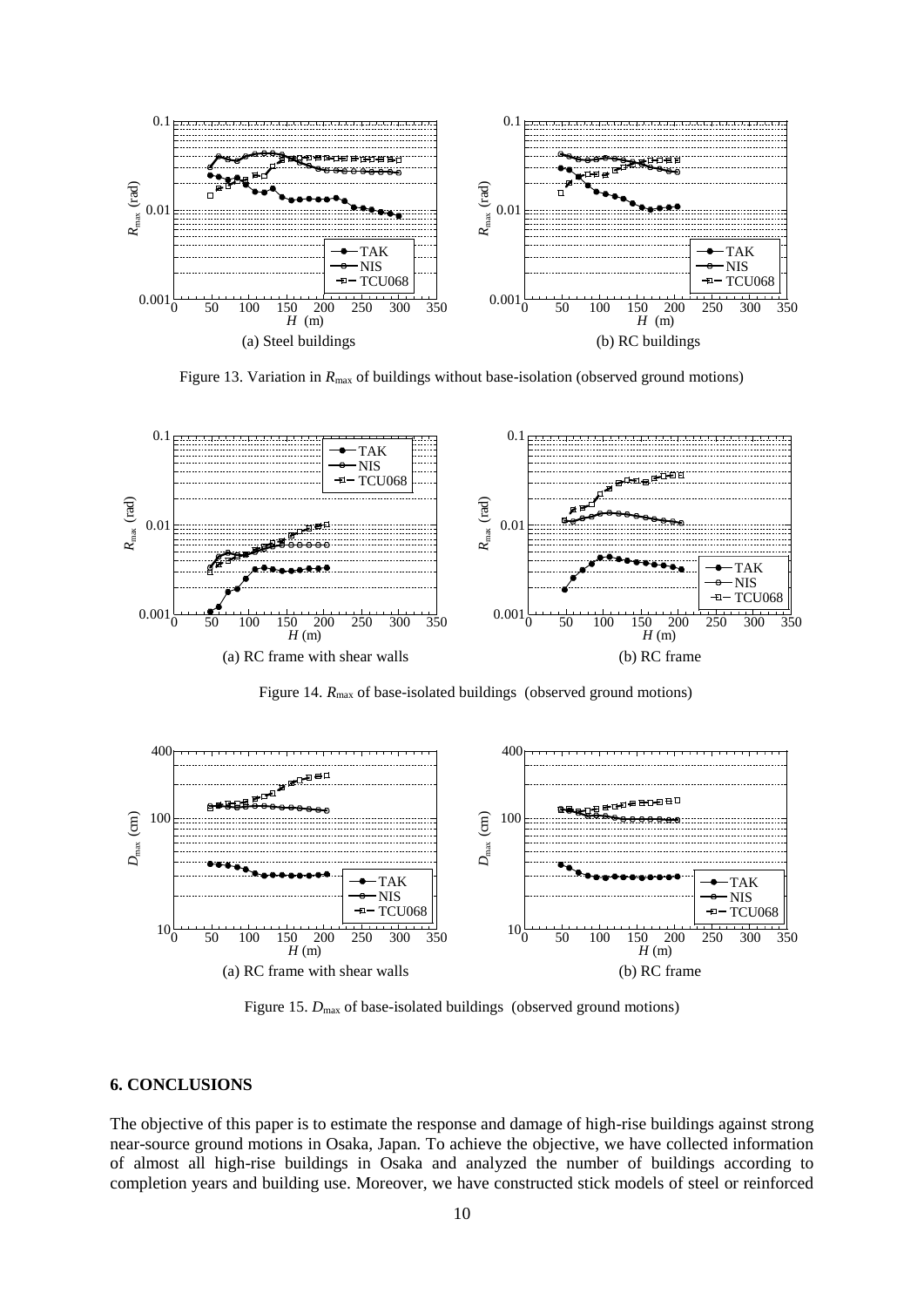concrete buildings without base-isolation and base-isolated buildings. Then, we have conducted nonlinear response analyses varying the height of buildings. As input waves, we chose the design input ground motions (Level 3C) and the predicted earthquake ground motions (UMT33) for the Uemachi fault belt earthquake in Osaka. For comparison, typical observed near-fault ground motions are also used as input motions.

As results of this study, the following conclusions have been drawn.

- (a) The number of condominium buildings has been increased and the largest number of building was condominium buildings after 2001. Base-isolated condominium buildings have been constructed since 2001 and the number of the base-isolated condominium buildings was almost the same as that of the condominium buildings without base-isolation after 2006.
- (b) Against the design input ground motions (Level 3C), the maximum story shear deformation angle of buildings without base-isolation is around 0.01 - 0.03 rad. In contrast, the maximum story shear deformation angle of base-isolated buildings does not exceed 0.01 rad but almost all the existing base-isolated buildings may collide with retaining walls.
- (c) Against the predicted earthquake ground motions (UMT33), the maximum story shear deformation angle of buildings without base-isolation is much larger than that against the design input ground motions. The maximum story shear deformation angle of base-isolated buildings is also so large that far exceeds 0.01 rad.
- (d) The height of the building at which the maximum response is the largest increases with the pulse periods of pulse-like ground motions.

## **7. ACKNOWLEDGMENTS**

The authors would like to thank Japan Structural Association of Kansai, Osaka prefectural government Railway Technical Research Institute, Kumamoto prefectural government and Central Weather Bureau (Taiwan) for providing ground motion data. The authors also would like to thank Rie Okazawa for helping to conduct the response analyses.

#### **8. REFERENCES**

Hall JF, Heaton TH, Halling MW, Wald DJ (1995). Near-Source Ground Motion and its Effects on Flexible Buildings. *Earthquake Spectra*, 11(4): 569-605.

Alavi B, Krawinkler H (2004). Behavior of Moment-Resisting Frame Structures subjected to Near-Fault Ground Motions. *Earthquake Engineering & Structural Dynamics*, 33(6): 687-706.

Sato K, Su Z, Kawabe H, Suita K, Hayashi Y (2010). Building Response of Highrise Building to Ground Motion Predicted for Uemachi Faults. AIJ Journal of Technology and Design, 16(33), 463-468. (in Japanese)

Alonso-Rodríguez A, Miranda E (2015). Assessment of Building Behavior under Near-Fault Pulse-Like Ground Motions through Simplified Models. *Soil Dynamics and Earthquake Engineering*, 79: 47-58.

Suzuki K, Kawabe H, Yamada M, Hayashi Y (2010). Design Response Spectra for Pulse-like Ground Motions. *Journal of Structural and Construction Engineering (Transactions of AIJ)*, 75(647): 49-56. (in Japanese)

Osaka Prefectural Government (2007). Report of Study about Comprehensive Disaster Mitigation (Estimation of Earthquake Damage) in Osaka Prefecture. (in Japanese)

Research Group about Design Earthquake Ground Motion and Design Method of Building for Inland Earthquake underneath the Osaka Area, commonly called DAISHINKEN (2015). Design Earthquake Ground Motion and Aseismic Design Guideline of Building for Inland Earthquake underneath the Osaka Area, *JSCA Kansai: http://jscakansai.com/*. (in Japanese)